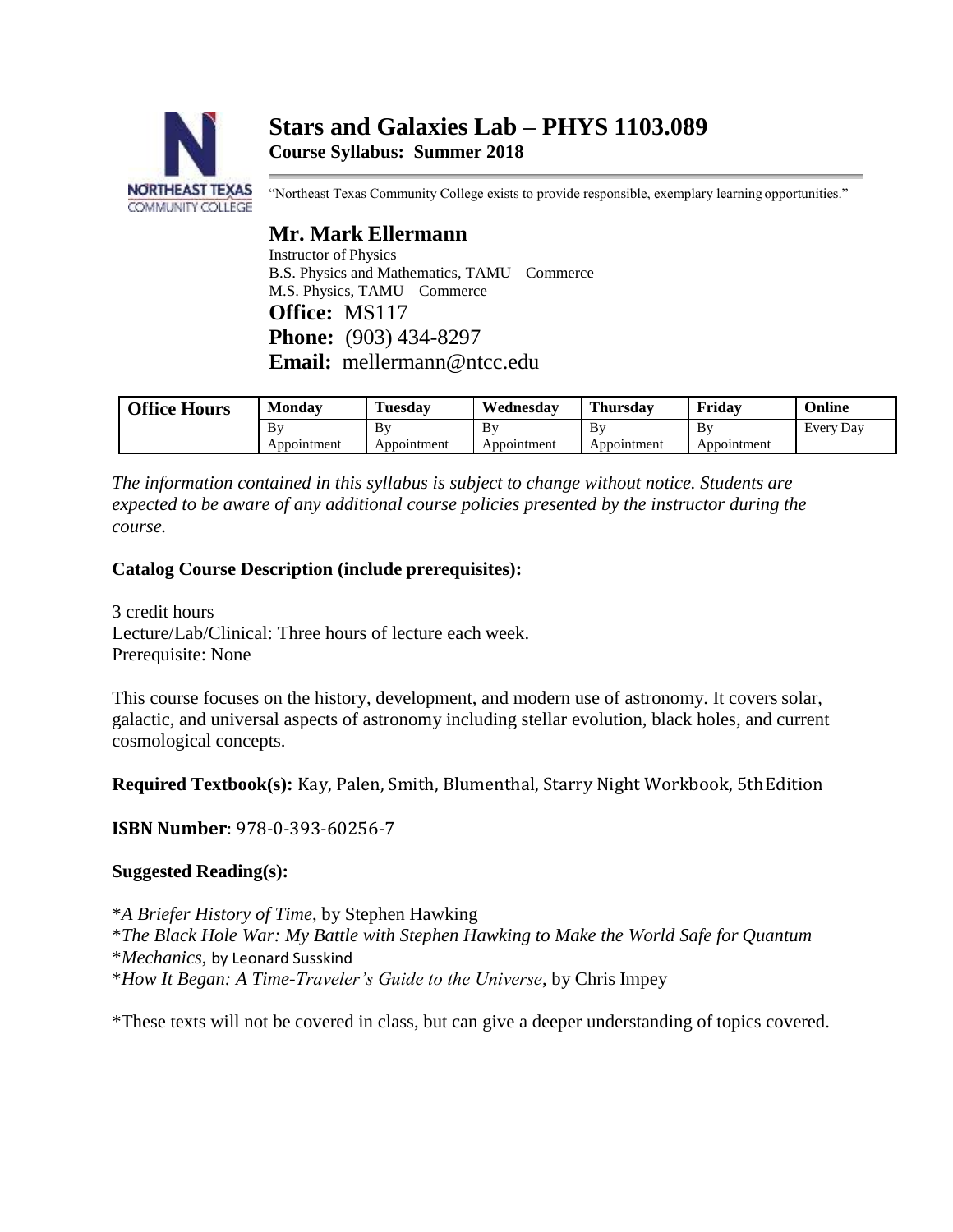#### **Student Learning Outcomes**

Upon successful completion of this course, students will be able to demonstrate understanding of qualitative concepts relating to the following learning outcomes:

- **1103.1** Recognize scientific and quantitative methods and the differences between these approaches and other methods of inquiry used in modern astrophysics.
- **1103.2** Communicate observations and interpretations clearly through written communication.
- **1103.3** Use basic laws of astronomy to solve assigned tasks.
- **1103.4** Translate, interpret, and extrapolate scientific theory governing the formation and evolution of stars.
- **1103.5** Translate, interpret, and extrapolate scientific theory governing the formation and evolution of galaxies and the universe.

## **SCANS Skills: N/A**

## **Evaluation/Grading Policy:**

Homework Assignments: 100%

| A | $(90\% - 100\%)$ |
|---|------------------|
| B | $(80\% - 89\%)$  |
| C | $(70\% - 79\%)$  |
| D | $(60\% - 69\%)$  |
| F | $($ < 60%)       |

Tests / Exams

There will be quizzes that review each chapter's labs. These quizzes will be countedas homework grades with equal weight to the labs. There will not be any major test.

Labs

Each lab will require the use of Starry Night software.

## **Student Responsibilities/Expectations:**

This course requires a concerted effort by the student to manage their time wisely. The student should set up a weekly schedule of 2-3 hours of study to be successful in this course. Two to three hours per week is minimal time necessary for reading and doing homework assignments.